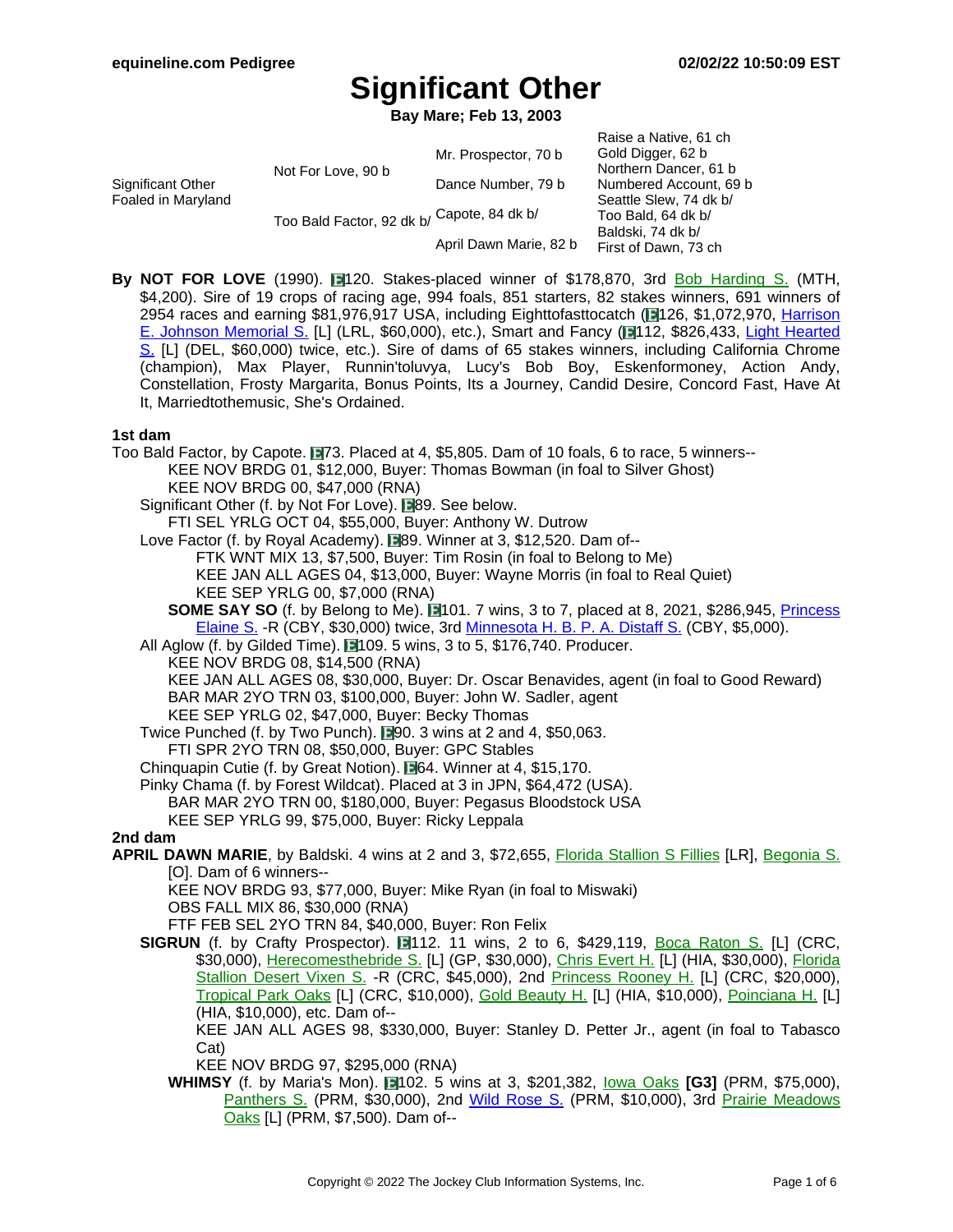**Bay Mare; Feb 13, 2003**

- KEE NOV BRDG 18, \$18,000, Buyer: Harris Farms (in foal to Shackleford)
- **Whimsicality** (f. by Arch). 194. Winner at 2 and 3, \$95,963(USA), 3rd Belle [Mahone](https://www.equineline.com/dotVideoChart.cfm?track=WO+&country=CAN&race_date=2016-09-05&raceid=mp4:2016/1308/201609051645WOT8_1308.mp4&refno=9308516®istry=T&race_name=Belle+Mahone+S.&race_number=8&day_evening=D&product_reference_number=40PA) S. (WO, \$11,000(CAN)).
	- PIN OAK STUD SALE 21, \$200,000, Buyer: BBA Ireland (in foal to Collected)
- **Storm Breaking** (f. by Storm Cat). 197. 4 wins, 3 to 5, \$96,670, 2nd Lady's [Secret](https://www.equineline.com/dotVideoChart.cfm?track=RP+&country=USA&race_date=2004-12-05&refno=5364493®istry=T&race_name=Lady) S. (RP, \$8,000). Dam of--
	- KEE NOV BRDG 11, \$35,000, Buyer: Kang Se Hwan (in foal to Congrats)
	- HUNG THE MOON (f. by Malibu Moon). 1100. 4 wins at 3 and 4, \$170,092, Wild [Rose](https://www.equineline.com/dotVideoChart.cfm?track=PRM&country=USA&race_date=2014-05-26&raceid=mp4:2014/1308/201405261612PMM6_1308.f4v&refno=8878466®istry=T&race_name=Wild+Rose+S.&race_number=6&day_evening=D&product_reference_number=40PA) S. (PRM, \$30,000), 3rd Marie G. Krantz [Memorial](https://www.equineline.com/dotVideoChart.cfm?track=FG+&country=USA&race_date=2015-01-17&raceid=mp4:2015/1308/201501171754JGD10_1308.f4v&refno=8878466®istry=T&race_name=Marie+G.+Krantz+Memorial+H.&race_number=10&day_evening=D&product_reference_number=40PA) H. (FG, \$6,000). Dam of-- KEE NOV BRDG 15, \$280,000, Buyer: Bluewater Sales (in foal to Medaglia d'Oro)
		- **BRILL** (f. by Medaglia d'Oro). 1105. Winner at 2 and 3, \$235,540, Lady of [Shamrock](https://www.equineline.com/dotVideoChart.cfm?track=SA+&country=USA&race_date=2019-12-28&raceid=mp4:2019/1308/201912281429SAD2_1308.mp4&refno=10123576®istry=T&race_name=Lady+of+Shamrock+S.&race_number=2&day_evening=D&product_reference_number=40PA) S. (SA, \$48,840), 3rd [Chandelier](https://www.equineline.com/dotVideoChart.cfm?track=SA+&country=USA&race_date=2018-09-29&raceid=mp4:2018/1308/201809291906SAD9_1308.mp4&refno=10123576®istry=T&race_name=Chandelier+S.&race_number=9&day_evening=D&product_reference_number=40PA) S. **[G1]** (SA, \$36,000), [Fantasy](https://www.equineline.com/dotVideoChart.cfm?track=OP+&country=USA&race_date=2019-04-12&raceid=mp4:2019/1308/201904121812OPM8_1308.mp4&refno=10123576®istry=T&race_name=Fantasy+S.&race_number=8&day_evening=D&product_reference_number=40PA) S. **[G3]** (OP, \$50,000). FTK SUM YRLG 2017, \$1,000,000, Buyer: OXO Equine
	- **Dulcify** (f. by Candy Ride (ARG)). **197.** 4 wins at 2 and 4, \$173,949(USA), 2nd [Deputy](https://www.equineline.com/dotVideoChart.cfm?track=WO+&country=CAN&race_date=2013-09-21&raceid=mp4:2013/1308/201309211345WOT3_1308.f4v&refno=9106657®istry=T&race_name=Deputy+Jane+West+S.&race_number=3&day_evening=D&product_reference_number=40PA) Jane [West](https://www.equineline.com/dotVideoChart.cfm?track=WO+&country=CAN&race_date=2013-09-21&raceid=mp4:2013/1308/201309211345WOT3_1308.f4v&refno=9106657®istry=T&race_name=Deputy+Jane+West+S.&race_number=3&day_evening=D&product_reference_number=40PA) S. (WO, \$20,000(CAN)). Dam of--
		- FTI DEC MIX 20, \$7,000, Buyer: Andy Simoff (in foal to Golden Lad)
		- FTK WNT MIX 16, \$55,000, Buyer: Richard L. Golden
		- KEE NOV BRDG 14, \$67,000 (RNA)
		- KEE SEP YRLG 12, \$17,000, Buyer: Wendy O'Leary
		- Lucky Trinity (f. by El Padrino). **1982.** Winner at 2 and 3, \$87,105, 2nd [Warrior's](https://www.equineline.com/dotVideoChart.cfm?track=LRL&country=USA&race_date=2019-11-16&raceid=mp4:2019/1308/201911161530LRM7_1308.mp4&refno=10309128®istry=T&race_name=Warrior) Reward [Smart](https://www.equineline.com/dotVideoChart.cfm?track=LRL&country=USA&race_date=2019-11-16&raceid=mp4:2019/1308/201911161530LRM7_1308.mp4&refno=10309128®istry=T&race_name=Warrior) Halo S. (LRL, \$20,000).
			- FTI YRLG OCT 18, \$37,000, Buyer: Valter M. Ramos
		- **Sweet Gracie** (f. by Bandbox). **1978.** Winner at 2, placed at 3, 2022, \$66,288, 3rd Maryland Juvenile Fillies [Championship](https://www.equineline.com/dotVideoChart.cfm?track=LRL&country=USA&race_date=2021-12-18&raceid=mp4:2021/1308/202112181517LRM7_1308.mp4&refno=10622631®istry=T&race_name=Maryland+Juvenile+Fillies+Championship+S.&race_number=7&day_evening=D&product_reference_number=40PA) S. -R (LRL, \$10,000). FTI YRLG OCT 2020, \$15,000, Buyer: A. Ferris Allen III
- Sira (f. by Capote).  $\blacksquare$ 96. 4 wins at 3 and 4, \$96,835. Dam of--
	- KEE JAN ALL AGES 14, \$45,000, Buyer: Machmer Hall (in foal to Ghostzapper)
	- FTI DEC MIX 09, \$2,000, Buyer: Omaha Equine
	- KEE NOV BRDG 06, \$185,000, Buyer: Walnut Green (in foal to Afleet Alex)
	- KEE JAN ALL AGES 04, \$125,000, Buyer: Woodlynn Farm
	- ALEXANDRA RYLEE (f. by Afleet Alex). **19**0. 3 wins in 5 starts at 2, \$111,320, B[randywine](https://www.equineline.com/dotVideoChart.cfm?track=PHA&country=USA&race_date=2010-12-21&raceid=mp4:2010/1308/201012211431PHD6_1308.f4v&refno=8302142®istry=T&race_name=Brandywine+S.&race_number=6&day_evening=D&product_reference_number=40PA) [S.](https://www.equineline.com/dotVideoChart.cfm?track=PHA&country=USA&race_date=2010-12-21&raceid=mp4:2010/1308/201012211431PHD6_1308.f4v&refno=8302142®istry=T&race_name=Brandywine+S.&race_number=6&day_evening=D&product_reference_number=40PA) (PHA, \$44,300). Dam of--
		- KEE NOV BRDG 16, \$75,000 (RNA)
		- KEE JAN ALL AGES 12, \$275,000, Buyer: The Elkstone Group (in foal to Tapit)
		- **Clapton** (c. by Brethren). 79. Winner at 2, 2021, \$76,270, 3rd Ocala Stud [Juvenile](https://www.equineline.com/dotVideoChart.cfm?track=GP+&country=USA&race_date=2021-10-30&raceid=mp4:2021/1308/202110301633GPM8_1308.mp4&refno=10603104®istry=T&race_name=Ocala+Stud+Juvenile+Sprint+S.&race_number=8&day_evening=D&product_reference_number=40PA) [Sprint](https://www.equineline.com/dotVideoChart.cfm?track=GP+&country=USA&race_date=2021-10-30&raceid=mp4:2021/1308/202110301633GPM8_1308.mp4&refno=10603104®istry=T&race_name=Ocala+Stud+Juvenile+Sprint+S.&race_number=8&day_evening=D&product_reference_number=40PA) S. -R (GP, \$5,940).
- Drifa (f. by Tabasco Cat).  $\Box$ 90. 2 wins at 3, \$41,244. Dam of--
	- KEE NOV BRDG 14, \$6,500, Buyer: Fleming Thoroughbred Farm (in foal to Fast Bullet) KEE NOV BRDG 12, \$100,000, Buyer: Merriebelle Stable (in foal to Blame) KEE JAN ALL AGES 05, \$75,000, Buyer: Joe Bryan Jr. (in foal to Yonaguska) KEE NOV BRDG 01, \$80,000, Buyer: John R. Cummins
	- **MINDY SUE** (f. by Pleasantly Perfect). 199. 6 wins, 3 to 5, \$208,612, Winter [Melody](https://www.equineline.com/dotVideoChart.cfm?track=DEL&country=USA&race_date=2010-05-08&raceid=mp4:2010/1308/201005081624DLD8_1308.f4v&refno=7783456®istry=T&race_name=Winter+Melody+S.&race_number=8&day_evening=D&product_reference_number=40PA) S. (DEL, \$30,000), [Dashing](https://www.equineline.com/dotVideoChart.cfm?track=DEL&country=USA&race_date=2010-08-04&raceid=mp4:2010/1308/201008041554DLD7_1308.f4v&refno=7783456®istry=T&race_name=Dashing+Beauty+S.&race_number=7&day_evening=D&product_reference_number=40PA) Beauty S. (DEL, \$30,928), 2nd Instant [Racing](https://www.equineline.com/dotVideoChart.cfm?track=OP+&country=USA&race_date=2009-04-11&raceid=mp4:2009/1308/200904111622OPM7_1308.f4v&refno=7783456®istry=T&race_name=Instant+Racing+S.&race_number=7&day_evening=D&product_reference_number=40PA) S. [L] (OP, \$15,000), 3rd [Endine](https://www.equineline.com/dotVideoChart.cfm?track=DEL&country=USA&race_date=2010-09-11&raceid=mp4:2010/1308/201009111659DLD9_1308.f4v&refno=7783456®istry=T&race_name=Endine+S.&race_number=9&day_evening=D&product_reference_number=40PA) S. **[G3]** (DEL, \$16,500). Dam of--
		- KEE SEP YRLG 07, \$35,000, Buyer: Joe Novogratz
		- **Malibu Max** (c. by Malibu Moon). 107. 10 wins, 3 to 8, placed at 9, 2022, \$429,654, 3rd [Dark](https://www.equineline.com/dotVideoChart.cfm?track=CBY&country=USA&race_date=2018-06-23&raceid=mp4:2018/1308/201806232207CBD6_1308.mp4&refno=9494460®istry=T&race_name=Dark+Star+Cup+S.&race_number=6&day_evening=D&product_reference_number=40PA) Star Cup S. (CBY, \$5,500), [Dark](https://www.equineline.com/dotVideoChart.cfm?track=CBY&country=USA&race_date=2019-06-22&raceid=mp4:2019/1308/201906222158CBD8_1308.mp4&refno=9494460®istry=T&race_name=Dark+Star+Cup+S.&race_number=8&day_evening=D&product_reference_number=40PA) Star Cup S. (CBY, \$5,250).
	- **Our Dark Knight** (g. by Medaglia d'Oro). 1108. 7 wins, 3 to 6, \$302,845, 2nd [Spend](https://www.equineline.com/dotVideoChart.cfm?track=MTH&country=USA&race_date=2010-05-23&raceid=mp4:2010/1308/201005231724MTD10_1308.f4v&refno=8101430®istry=T&race_name=Spend+a+Buck+S.&race_number=10&day_evening=D&product_reference_number=40PA) a Buck [S.](https://www.equineline.com/dotVideoChart.cfm?track=MTH&country=USA&race_date=2010-05-23&raceid=mp4:2010/1308/201005231724MTD10_1308.f4v&refno=8101430®istry=T&race_name=Spend+a+Buck+S.&race_number=10&day_evening=D&product_reference_number=40PA) [L] (MTH, \$20,000), Hot [Springs](https://www.equineline.com/dotVideoChart.cfm?track=OP+&country=USA&race_date=2012-03-24&raceid=mp4:2012/1308/201203241820OPM9_1308.f4v&refno=8101430®istry=T&race_name=Hot+Springs+S.&race_number=9&day_evening=D&product_reference_number=40PA) S. [L] (OP, \$15,000), Pleasant [Colony](https://www.equineline.com/dotVideoChart.cfm?track=SAR&country=USA&race_date=2010-08-27&raceid=mp4:2010/1308/201008271436STD4_1308.f4v&refno=8101430®istry=T&race_name=Pleasant+Colony+S.&race_number=4&day_evening=D&product_reference_number=40PA) S. (SAR, \$15,000), Arts and [Letters](https://www.equineline.com/dotVideoChart.cfm?track=BEL&country=USA&race_date=2010-10-24&raceid=mp4:2010/1308/201010241403BED3_1308.f4v&refno=8101430®istry=T&race_name=Arts+and+Letters+S.&race_number=3&day_evening=D&product_reference_number=40PA) S. (BEL, \$14,000), [Harlan's](https://www.equineline.com/dotVideoChart.cfm?track=GP+&country=USA&race_date=2011-12-17&raceid=mp4:2011/1308/201112171644GPM10_1308.f4v&refno=8101430®istry=T&race_name=Harlan) Holiday S. (GP, \$12,000), etc. KEE APR 2YO 09, \$325,000 (RNA)
	- KEE SEP YRLG 08, \$160,000, Buyer: Whitehorse Stables
	- Drift to the Lead (f. by Yonaguska). 104. 4 wins at 3, \$121,787. Dam of--
		- KEE NOV BRDG 10, \$85,000, Buyer: Fred W. Hertrich III (in foal to Pioneerof the Nile)
			- KEE NOV BRDG 09, \$10,000 (RNA)
			- KEE SEP YRLG 06, \$195,000, Buyer: Vinery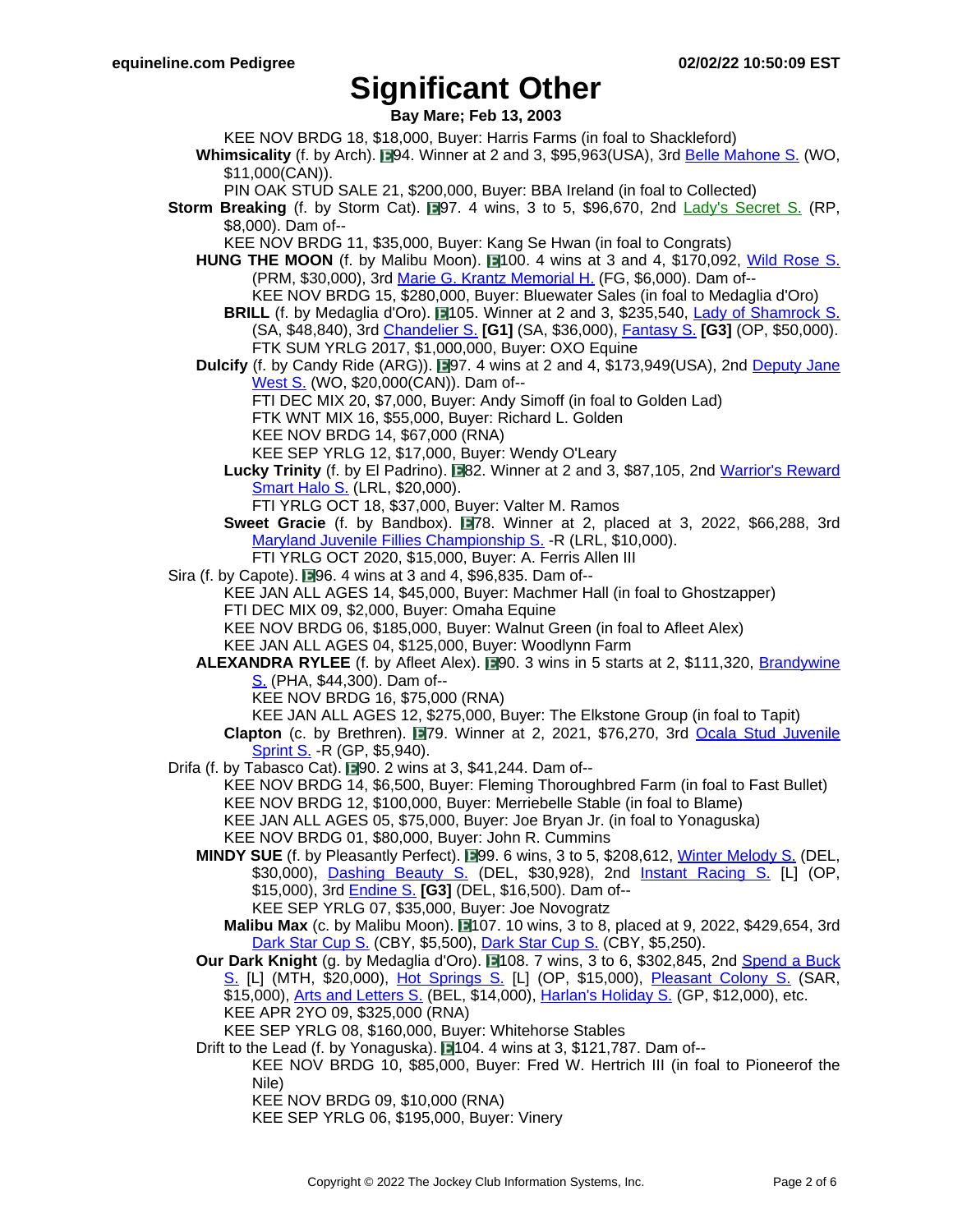**Bay Mare; Feb 13, 2003**

- **CATCH MY DRIFT** (f. by Pioneerof the Nile). 105. 4 wins at 3 and 4, \$280,540, [Summer](https://www.equineline.com/dotVideoChart.cfm?track=SAR&country=USA&race_date=2015-08-24&raceid=mp4:2015/1308/201508241656STD8_1308.f4v&refno=9079675®istry=T&race_name=Summer+Colony+S.&race_number=8&day_evening=D&product_reference_number=40PA) Colony S. -R (SAR, \$60,000), 2nd Turnback the [Alarm](https://www.equineline.com/dotVideoChart.cfm?track=BEL&country=USA&race_date=2014-10-26&raceid=mp4:2014/1308/201410261656BED9_1308.f4v&refno=9079675®istry=T&race_name=Turnback+the+Alarm+H.&race_number=9&day_evening=D&product_reference_number=40PA) H. **[G3]** (BEL, \$40,000), 3rd [Beldame](https://www.equineline.com/dotVideoChart.cfm?track=BEL&country=USA&race_date=2015-09-26&raceid=mp4:2015/1308/201509261505BED5_1308.f4v&refno=9079675®istry=T&race_name=Beldame+S.&race_number=5&day_evening=D&product_reference_number=40PA) S. **[G1]** (BEL, \$40,000). FTK FALL MIX 15, \$400,000, Buyer: WinStar Farm
	-
- KEE SEP YRLG 12, \$95,000, Buyer: Hidden Brook
- Ron's Girl (f. by Lawyer Ron). Unraced. Dam of--
	- KEE NOV BRDG 18, \$4,500, Buyer: Stone Ranches (in foal to Upstart)
	- FTK WNT MIX 13, \$14,000, Buyer: Brereton C. Jones
	- KEE JAN ALL AGES 13, \$2,000, Buyer: Nathan McCauley
	- RESURRECTOR (c. by Upstart). 889. 2 wins at 3, 2021, \$48,588, Clasico [George](https://www.equineline.com/dotVideoChart.cfm?track=CMR&country=PR+&race_date=2021-02-14&refno=10401364®istry=T&race_name=Clasico+George+Washington+S.&race_number=7&day_evening=D&product_reference_number=40PA) [Washington](https://www.equineline.com/dotVideoChart.cfm?track=CMR&country=PR+&race_date=2021-02-14&refno=10401364®istry=T&race_name=Clasico+George+Washington+S.&race_number=7&day_evening=D&product_reference_number=40PA) S. [L].

OBS 2 YR OLD & HRA 2020, \$30,000, Buyer: Confederacion Hipica de PR KEE SEP YRLG 2019, \$7,000, Buyer: Aureliano Noguez

- **SPECTACULAR APRIL** (f. by Spectacular Bid). **102. 7 wins at 3 and 4, \$156,380, Office [Queen](https://www.equineline.com/dotVideoChart.cfm?track=CRC&country=USA&race_date=1994-07-23&refno=1326492®istry=T&race_name=Office+Queen+Breeders)** [Breeders'](https://www.equineline.com/dotVideoChart.cfm?track=CRC&country=USA&race_date=1994-07-23&refno=1326492®istry=T&race_name=Office+Queen+Breeders) Cup H. (CRC, \$28,590), 2nd Calder [Budweiser](https://www.equineline.com/dotVideoChart.cfm?track=CRC&country=USA&race_date=1995-09-04&refno=1326492®istry=T&race_name=Calder+Budweiser+Breeders) Breeders' Cup H. [L] (CRC, \$31,140), [Toga](https://www.equineline.com/dotVideoChart.cfm?track=CRC&country=USA&race_date=1994-05-25&refno=1326492®istry=T&race_name=Toga+Toga+S.&race_number=9&day_evening=D&product_reference_number=40PA) Toga S. (CRC, \$5,490), 3rd Coral [Gables](https://www.equineline.com/dotVideoChart.cfm?track=CRC&country=USA&race_date=1995-11-11&refno=1326492®istry=T&race_name=Coral+Gables+H.&race_number=8&day_evening=D&product_reference_number=40PA) H. [L] (CRC, \$11,000). Dam of--KEE NOV BRDG 06, \$14,000, Buyer: R.L. Stallard (in foal to Harlan's Holiday)
	- KEE NOV BRDG 04, \$100,000 (RNA)

KEE NOV BRDG 00, \$87,000, Buyer: Thoroughbreds International (in foal to Formal Gold) KEE NOV BRDG 96, \$200,000, Buyer: Gainesway Farm

- **SPECTACULAR LISA** (f. by Formal Gold). 109. 6 wins at 3 and 4, \$209,600, Chou [Croute](https://www.equineline.com/dotVideoChart.cfm?track=FG+&country=USA&race_date=2004-02-21&refno=5357260®istry=T&race_name=Chou+Croute+H.&race_number=9&day_evening=D&product_reference_number=40PA) H. [L] (FG, \$60,000), Sam [Houston](https://www.equineline.com/dotVideoChart.cfm?track=HOU&country=USA&race_date=2004-01-17&refno=5357260®istry=T&race_name=Sam+Houston+Distaff+H.&race_number=9&day_evening=D&product_reference_number=40PA) Distaff H. (HOU, \$24,000), D[ream](https://www.equineline.com/dotVideoChart.cfm?track=CRC&country=USA&race_date=2003-08-24&refno=5357260®istry=T&race_name=Dream+On+S.&race_number=9&day_evening=D&product_reference_number=40PA) On S. (CRC, \$23,715), 2nd Chou [Croute](https://www.equineline.com/dotVideoChart.cfm?track=FG+&country=USA&race_date=2005-02-20&refno=5357260®istry=T&race_name=Chou+Croute+H.&race_number=9&day_evening=D&product_reference_number=40PA) H. [L] (FG, \$15,000), [Delta](https://www.equineline.com/dotVideoChart.cfm?track=CRC&country=USA&race_date=2003-07-07&refno=5357260®istry=T&race_name=Delta+Love+S.&race_number=5&day_evening=D&product_reference_number=40PA) Love S. (CRC, \$7,465). Producer. KEE NOV BRDG 08, \$23,000, Buyer: Divine Equine (in foal to Bob and John) OBS OPN 2YO HRA 02, \$27,000, Buyer: Green River Farms KEE OCT YRLG 01, \$41,000, Buyer: John Murphy
- **Elk River** (g. by Crafty Prospector). 111. 22 wins, 2 to 11, \$275,831, 3rd Tondi [Budweiser](https://www.equineline.com/dotVideoChart.cfm?track=FON&country=USA&race_date=1995-04-30&refno=1217875®istry=T&race_name=Tondi+Budweiser+H.&race_number=11&day_evening=D&product_reference_number=40PA) H. (FON, \$5,058).

Wedding Weekend (f. by Crafty Prospector). 1102. 3 wins at 3, \$113,020. Producer. KEE NOV BRDG 06, \$25,000, Buyer: Belvedere Farm, agent (in foal to Flatter) FTN SEL YRLG SAR 98, \$155,000, Buyer: Alan Brodsky

- Trial At Dawn (g. by Court Trial).  $\blacksquare$ 103. 9 wins, 3 to 7, \$61,684.
- Affirmed At Dawn (g. by Affirmed).  $\Box$ 93. 10 wins, 4 to 7, \$44,606.
- Muskoka Dawn (f. by Miswaki). 81. Placed at 3, \$3,716. Dam of--

KEE JAN ALL AGES 05, \$100,000, Buyer: Paget Bloodstock (in foal to Hennessy) KEE SEP YRLG 95, \$72,000, Buyer: Kinghaven Farms

**MOUSSE AU CHOCOLAT** (f. by Hennessy). **[3**95, TF 102. 3 wins at 2 in FR, placed at 3 in NA, \$193,106 (USA), Criterium du [Languedoc](https://www.equineline.com/dotVideoChart.cfm?track=TOU&country=FR+&race_date=2007-11-10&refno=7376297®istry=T&race_name=Criterium+du+Languedoc+Prix+Paul+Guichou&race_number=5938&day_evening=D&product_reference_number=40PA) Prix Paul Guichou [L], 2nd Prix de [Sandringham](https://www.equineline.com/dotVideoChart.cfm?track=CHY&country=FR+&race_date=2008-06-01&refno=7376297®istry=T&race_name=Prix+de+Sandringham&race_number=435&day_evening=D&product_reference_number=40PA) **[G2]**, Prix [d'Aumale](https://www.equineline.com/dotVideoChart.cfm?track=CHY&country=FR+&race_date=2007-09-17&refno=7376297®istry=T&race_name=Prix+d) **[G3]**, Caveat [Competor](https://www.equineline.com/dotVideoChart.cfm?track=SAR&country=USA&race_date=2008-08-31&raceid=mp4:2008/1308/200808311642STD8_1308.f4v&refno=7376297®istry=T&race_name=Caveat+Competor+S.&race_number=8&day_evening=D&product_reference_number=40PA) S. [L] (SAR, \$17,120), Prix [Francois](https://www.equineline.com/dotVideoChart.cfm?track=DEA&country=FR+&race_date=2007-08-12&refno=7376297®istry=T&race_name=Prix+Francois+Boutin&race_number=682&day_evening=D&product_reference_number=40PA) Boutin [L]. Producer.

KEE JAN ALL AGES 13, \$325,000, Buyer: Forenaughts Stud (in foal to Tiznow) KEE SEP YRLG 06, \$100,000, Buyer: Fares Farm

KEE NOV BRDG 05, \$75,000, Buyer: M.A.B. Agency

**Bala** (f. by With Approval). **199.** 3 wins at 2 and 3, \$230,105, 2nd Truly [Bound](https://www.equineline.com/dotVideoChart.cfm?track=FG+&country=USA&race_date=2003-01-03&refno=4972270®istry=T&race_name=Truly+Bound+H.&race_number=9&day_evening=D&product_reference_number=40PA) H. [L] (FG, \$15,000), 3rd [Natalma](https://www.equineline.com/dotVideoChart.cfm?track=WO+&country=CAN&race_date=2001-09-08&refno=4972270®istry=T&race_name=Natalma+S.&race_number=7&day_evening=D&product_reference_number=40PA) S. **[G3]**. Dam of--

KEE NOV BRDG 11, \$65,000, Buyer: Black Rock Stables (in foal to Harlan's Holiday) KEE NOV BRDG 10, \$37,000 (RNA)

KEE NOV BRDG 07, \$150,000, Buyer: Bluestone Equine Management (in foal to El Prado (IRE))

KEE JAN ALL AGES 04, \$60,000, Buyer: Frank Stronach

- CBS SPT YRLG 00, \$19,639 (RNA)
- **BAY TO BAY** (f. by Sligo Bay (IRE)). 116. 4 wins, 2 to 4, \$744,728(USA), N[assau](https://www.equineline.com/dotVideoChart.cfm?track=WO+&country=CAN&race_date=2011-06-04&raceid=mp4:2011/1308/201106041637WOT8_1308.f4v&refno=8026370®istry=T&race_name=Nassau+S.&race_number=8&day_evening=D&product_reference_number=40PA) S. **[G2]** (WO, \$180,000(CAN)), N[atalma](https://www.equineline.com/dotVideoChart.cfm?track=WO+&country=CAN&race_date=2009-09-19&raceid=mp4:2009/1308/200909191457WOT5_1308.f4v&refno=8026370®istry=T&race_name=Natalma+S.&race_number=5&day_evening=D&product_reference_number=40PA) S. **[G3]** (WO, \$90,000(CAN)), American [1000](https://www.equineline.com/dotVideoChart.cfm?track=AP+&country=USA&race_date=2010-05-22&raceid=mp4:2010/1308/201005221826APM9_1308.f4v&refno=8026370®istry=T&race_name=American+1000+Guineas+S.&race_number=9&day_evening=D&product_reference_number=40PA) [Guineas](https://www.equineline.com/dotVideoChart.cfm?track=AP+&country=USA&race_date=2010-05-22&raceid=mp4:2010/1308/201005221826APM9_1308.f4v&refno=8026370®istry=T&race_name=American+1000+Guineas+S.&race_number=9&day_evening=D&product_reference_number=40PA) S. [L] (AP, \$116,400), 2nd Jenny [Wiley](https://www.equineline.com/dotVideoChart.cfm?track=KEE&country=USA&race_date=2012-04-14&raceid=mp4:2012/1308/201204141640KED8_1308.f4v&refno=8026370®istry=T&race_name=Jenny+Wiley+S.&race_number=8&day_evening=D&product_reference_number=40PA) S. **[G1]** (KEE, \$60,000), Danc[e](https://www.equineline.com/dotVideoChart.cfm?track=WO+&country=CAN&race_date=2011-07-10&raceid=mp4:2011/1308/201107101637WOT8_1308.f4v&refno=8026370®istry=T&race_name=Dance+Smartly+S.&race_number=8&day_evening=D&product_reference_number=40PA) [Smartly](https://www.equineline.com/dotVideoChart.cfm?track=WO+&country=CAN&race_date=2011-07-10&raceid=mp4:2011/1308/201107101637WOT8_1308.f4v&refno=8026370®istry=T&race_name=Dance+Smartly+S.&race_number=8&day_evening=D&product_reference_number=40PA) S. **[G2]** (WO, \$60,000(CAN)), etc. Dam of-- KEE NOV BRDG 12, \$425,000, Buyer: Shadai Farm

KEE SEP YRLG 08, \$35,000, Buyer: Robert Smithen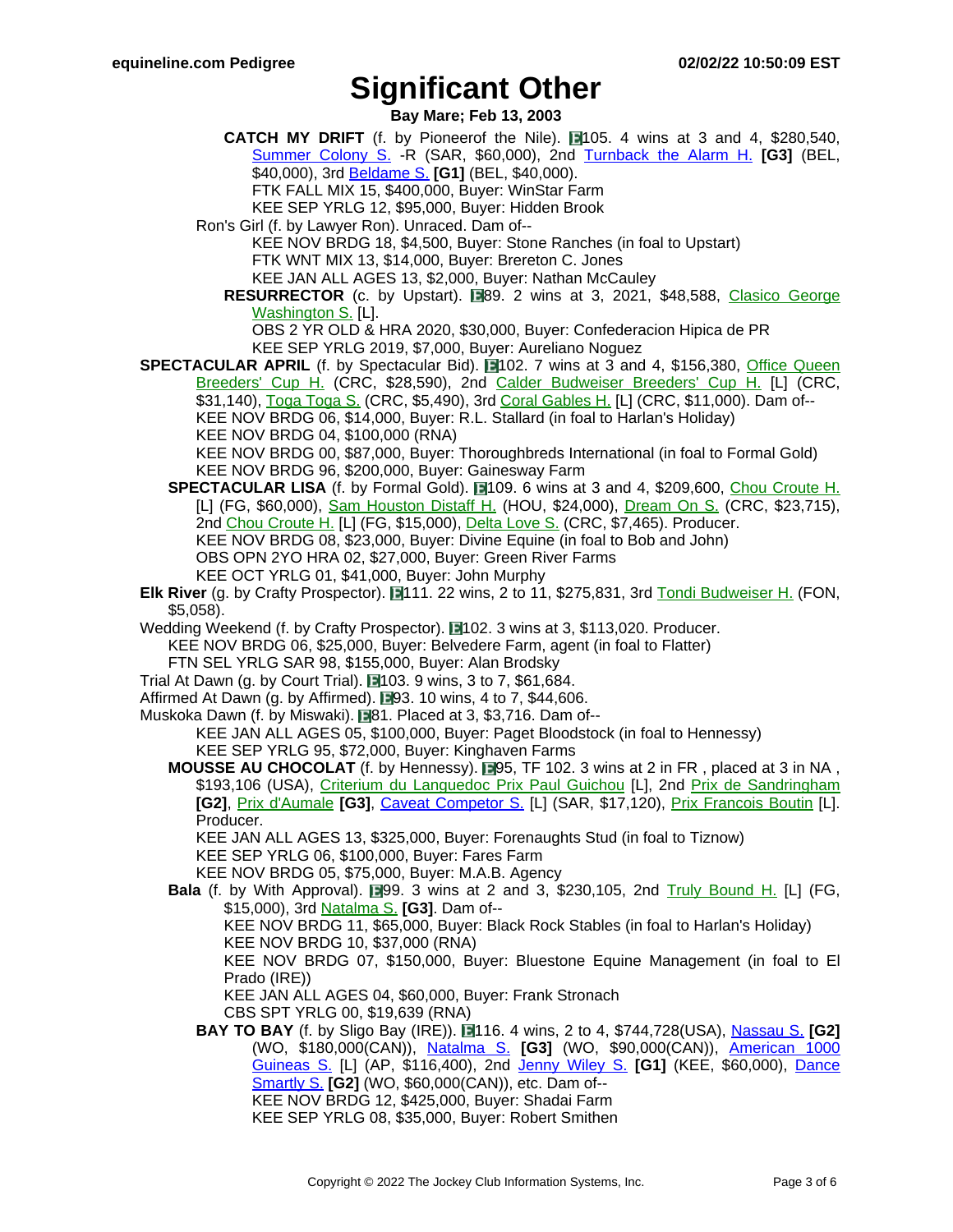**Bay Mare; Feb 13, 2003**

**=SUAVE ARAMIS (JPN)** (c. by =Heart's Cry (JPN)). 9 wins, 3 to 7, 2022 in JPN, \$2,476,017 (USA), Tokai TV Hai [Tokai](https://www.equineline.com/dotVideoChart.cfm?track=CYO&country=JPN&race_date=2022-01-23&refno=10112919®istry=T&race_name=Tokai+TV+Hai+Tokai+S.&race_number=11&day_evening=D&product_reference_number=40PA) S. **[G2]**, Ma[rch](https://www.equineline.com/dotVideoChart.cfm?track=NAK&country=JPN&race_date=2020-03-31&refno=10112919®istry=T&race_name=March+S.&race_number=11&day_evening=D&product_reference_number=40PA) S. **[G3]**, Elm S. **[\[G3\]](https://www.equineline.com/dotVideoChart.cfm?track=HAK&country=JPN&race_date=2021-08-08&refno=10112919®istry=T&race_name=Elm+S.&race_number=11&day_evening=D&product_reference_number=40PA)**, 3rd [Fukushima](https://www.equineline.com/dotVideoChart.cfm?track=FKS&country=JPN&race_date=2019-11-17&refno=10112919®istry=T&race_name=Fukushima+Minyu+Cup&race_number=11&day_evening=D&product_reference_number=40PA) Minyu Cup [L], Hakusan [Daishoten](https://www.equineline.com/dotVideoChart.cfm?track=KAN&country=JPN&race_date=2021-09-22&refno=10112919®istry=T&race_name=Hakusan+Daishoten&race_number=8&day_evening=D&product_reference_number=40PA) [LR].

JRHA WEAN YRLG 16, \$696,500, Buyer: NICKS Co., Ltd.

Casa Pippo (f. by Deputy Commander). 179. Winner at 3, \$32,088. Dam of--

KEE NOV BRDG 18, \$33,000, Buyer: Chad Schumer (in foal to Tonalist)

FTK WNT MIX 2018, \$55,000, Buyer: Lawley-Wakelin Bloodstock (in foal to Animal Kingdom)

KEE NOV BRDG 17, \$70,000 (RNA)

KEE NOV BRDG 12, \$17,000, Buyer: Ladyswell Bloodstock (in foal to Desert Party)

KEE NOV BRDG 10, \$1,500, Buyer: Ryan Houston

- ADS SPR 2YO 08, \$40,000, Buyer: Sam Saccardo
- **MONTU** (c. by Dialed In). 115. 6 wins, 2 to 5, \$143,701 (USA), Rushaway S. [\(TP,](https://www.equineline.com/dotVideoChart.cfm?track=TP+&country=USA&race_date=2017-03-25&raceid=mp4:2017/1308/201703251634TPD8_1308.mp4&refno=9703230®istry=T&race_name=Rushaway+S.&race_number=8&day_evening=D&product_reference_number=40PA) \$60,140).

OBS SPR 2YO 2016, \$35,000, Buyer: Calrock Stable

- FTK OCT YRLG 2015, \$39,000 (RNA)
- **Ronan's Bay** (f. by Johannesburg). TF 87. Winner at 2 in IRE, \$22,757 (USA), 3rd L[anwades](https://www.equineline.com/dotVideoChart.cfm?track=CUR&country=IRE&race_date=2011-10-09&refno=8542776®istry=T&race_name=Lanwades+&+Staffordstown+Studs+Silken+Glider+S.&race_number=1445&day_evening=D&product_reference_number=40PA) & [Staffordstown](https://www.equineline.com/dotVideoChart.cfm?track=CUR&country=IRE&race_date=2011-10-09&refno=8542776®istry=T&race_name=Lanwades+&+Staffordstown+Studs+Silken+Glider+S.&race_number=1445&day_evening=D&product_reference_number=40PA) Studs Silken Glider S. [L]. Dam of--

INGLIS BROODMARE, \$35,923, Buyer: Hirsch Racing (in foal to No Nay Never) TADEM 2012, \$135,164, Buyer: Badgers Bloodstock

- KEE NOV BRDG 09, \$160,000, Buyer: George Kent
- **=Condor (AUS)** (g. by =Fastnet Rock (AUS)). 5 wins, 3 to 5 in AUS, \$208,432 (USA), 3rd Suez Newcastle [Newmarket](https://www.equineline.com/dotVideoChart.cfm?track=ANC&country=AUS&race_date=2020-03-06&refno=9774312®istry=T&race_name=Suez+Newcastle+Newmarket+H.&race_number=7&day_evening=D&product_reference_number=40PA) H. **[G3]**.

MML JAN YRLG 16, \$280,520, Buyer: Paul Perry Racing

Head for Home (f. by Whiskey Wisdom). **174.** Winner at 3, \$59,778. Dam of--KEE NOV BRDG 04, \$42,000, Buyer: Berkey Bloodstock (in foal to Officer) KEE JAN ALL AGES 04, \$18,000, Buyer: Brian Gillum

- **RACE HOME** (g. by Race Day). **103. 6 wins at 2 and 4, 2021, \$137,002, [Gottstein](https://www.equineline.com/dotVideoChart.cfm?track=EMD&country=USA&race_date=2019-09-22&raceid=mp4:2019/1308/201909222107EMD9_1308.mp4&refno=10269030®istry=T&race_name=Gottstein+Futurity&race_number=9&day_evening=D&product_reference_number=40PA) Futurity** (EMD, \$51,150).
	- WAS YRLG AND MIXED 18, \$29,000, Buyer: Tim Bankers

My Sparky (f. by Dehere).  $106.5$  wins at 4 and 5, \$146,644. Dam of--

FTN FALL MIXED HRA 2014, \$5,700, Buyer: Hibiscus Stables (in foal to Frost Giant) OBS SEL 2YO CA. 10, \$90,000, Buyer: Agnes Peace

FTK SUM YRLG 09, \$37,000, Buyer: Dapple Bloodstock

**ROBIN SPARKLES** (f. by Elusive Quality). **14** 105. 7 wins in 13 starts at 3 and 4, 2021, \$350,668, Mount [Vernon](https://www.equineline.com/dotVideoChart.cfm?track=BEL&country=USA&race_date=2021-05-31&raceid=mp4:2021/1308/202105311532BED6_1308.mp4&refno=10284397®istry=T&race_name=Mount+Vernon+S.&race_number=6&day_evening=D&product_reference_number=40PA) S. -R (BEL, \$68,750), 2nd License [Fee](https://www.equineline.com/dotVideoChart.cfm?track=BEL&country=USA&race_date=2021-04-30&raceid=mp4:2021/1308/202104301708BED9_1308.mp4&refno=10284397®istry=T&race_name=License+Fee+S.&race_number=9&day_evening=D&product_reference_number=40PA) S. [L] (BEL, \$20,000), 3rd [Caress](https://www.equineline.com/dotVideoChart.cfm?track=SAR&country=USA&race_date=2021-07-24&raceid=mp4:2021/1308/202107241812STD10_1308.mp4&refno=10284397®istry=T&race_name=Caress+S.&race_number=10&day_evening=D&product_reference_number=40PA) S. **[G3]** (SAR, \$24,000), Smart N [Fancy](https://www.equineline.com/dotVideoChart.cfm?track=SAR&country=USA&race_date=2021-08-21&raceid=mp4:2021/1308/202108211414STD3_1308.mp4&refno=10284397®istry=T&race_name=Smart+N+Fancy+S.&race_number=3&day_evening=D&product_reference_number=40PA) S. [L] (SAR, \$14,400). FTN PREF YRLG SAR 2018, \$30,000, Buyer: Linda Rice

Too Bald Factor (f. by Capote). 73. See above.

#### **3rd dam**

First of Dawn, by Waking Dawn. 7 wins, 3 to 6, \$45,581, 2nd Steve's Friend [Visitation](https://www.equineline.com/dotVideoChart.cfm?track=FD+&country=USA&race_date=1979-02-08&refno=161851®istry=T&race_name=Steve) S., Steve's [Friend](https://www.equineline.com/dotVideoChart.cfm?track=FD+&country=USA&race_date=1979-02-22&refno=161851®istry=T&race_name=Steve) [S.](https://www.equineline.com/dotVideoChart.cfm?track=FD+&country=USA&race_date=1979-02-22&refno=161851®istry=T&race_name=Steve), 3rd My Fair [Lady](https://www.equineline.com/dotVideoChart.cfm?track=SUF&country=USA&race_date=1979-05-12&refno=161851®istry=T&race_name=My+Fair+Lady+H.&race_number=9&day_evening=D&product_reference_number=40PA) H., Strike the Anvil [Visitation](https://www.equineline.com/dotVideoChart.cfm?track=FD+&country=USA&race_date=1977-01-27&refno=161851®istry=T&race_name=Permian+Visitation+S.&race_number=9&day_evening=D&product_reference_number=40PA) S., Permian Visitation S. Dam of 5 winners--

FBS SEL ALL AGES 80, \$21,000, Buyer: Twin Pines Farm

**APRIL DAWN MARIE** (f. by Baldski). Black type winner, see above.

Ski At Dawn (f. by Baldski). 198. 5 wins, 3 to 5, \$107,750. Dam of--

KEE NOV BRDG 02, \$11,000, Buyer: Glen Stouffer (in foal to Crafty Friend) KEE NOV BRDG 00, \$190,000 (RNA)

KEE NOV BRDG 97, \$160,000, Buyer: The Thoroughbred Corp. (in foal to Thunder Gulch) OBS SEL FLB 2YO CAL 92, \$67,000, Buyer: John Caputo

- OBS SEL YRLG 91, \$35,000, Buyer: Nick de Meric
- **DELTA SENSATION** (f. by Thunder Gulch). **197.** 5 wins at 3, \$167,226, Terp[sichorist](https://www.equineline.com/dotVideoChart.cfm?track=BEL&country=USA&race_date=2004-05-27&refno=6088674®istry=T&race_name=Terpsichorist+S.&race_number=8&day_evening=D&product_reference_number=40PA) S. -R (BEL, \$36,600), 3rd [Pebbles](https://www.equineline.com/dotVideoChart.cfm?track=BEL&country=USA&race_date=2004-10-11&refno=6088674®istry=T&race_name=Pebbles+S.&race_number=9&day_evening=D&product_reference_number=40PA) S. **[G3]** (BEL, \$11,230). Dam of-- KEE NOV BRDG 11, \$300,000 (RNA)

KEE SEP YRLG 02, \$40,000, Buyer: Eisaman Equine

**J J'S LUCKY TRAIN** (c. by Silver Train). 112. 7 wins, 2 to 6, \$463,340, Bay [Shore](https://www.equineline.com/dotVideoChart.cfm?track=AQU&country=USA&race_date=2011-04-09&raceid=mp4:2011/1308/201104091641AQD8_1308.f4v&refno=8286429®istry=T&race_name=Bay+Shore+S.&race_number=8&day_evening=D&product_reference_number=40PA) S. [G3] (AQU, \$120,000), [Miracle](https://www.equineline.com/dotVideoChart.cfm?track=LRL&country=USA&race_date=2011-02-26&raceid=mp4:2011/1308/201102261605LRM8_1308.f4v&refno=8286429®istry=T&race_name=Miracle+Wood+S.&race_number=8&day_evening=D&product_reference_number=40PA) Wood S. (LRL, \$30,000), 2nd Woody [Stephens](https://www.equineline.com/dotVideoChart.cfm?track=BEL&country=USA&race_date=2011-06-11&raceid=mp4:2011/1308/201106111557BED8_1308.f4v&refno=8286429®istry=T&race_name=Woody+Stephens+S.&race_number=8&day_evening=D&product_reference_number=40PA) S. **[G2]** (BEL, \$50,000), [Whirlaway](https://www.equineline.com/dotVideoChart.cfm?track=AQU&country=USA&race_date=2011-02-05&raceid=mp4:2011/1308/201102051548AQD8_1308.f4v&refno=8286429®istry=T&race_name=Whirlaway+S.&race_number=8&day_evening=D&product_reference_number=40PA) S. [L] (AQU, \$20,000), [Valley](https://www.equineline.com/dotVideoChart.cfm?track=PRX&country=USA&race_date=2011-12-20&raceid=mp4:2011/1308/201112201533PHD8_1308.f4v&refno=8286429®istry=T&race_name=Valley+Forge+S.&race_number=8&day_evening=D&product_reference_number=40PA) Forge S. [L] (PRX, \$14,900), etc. Sire.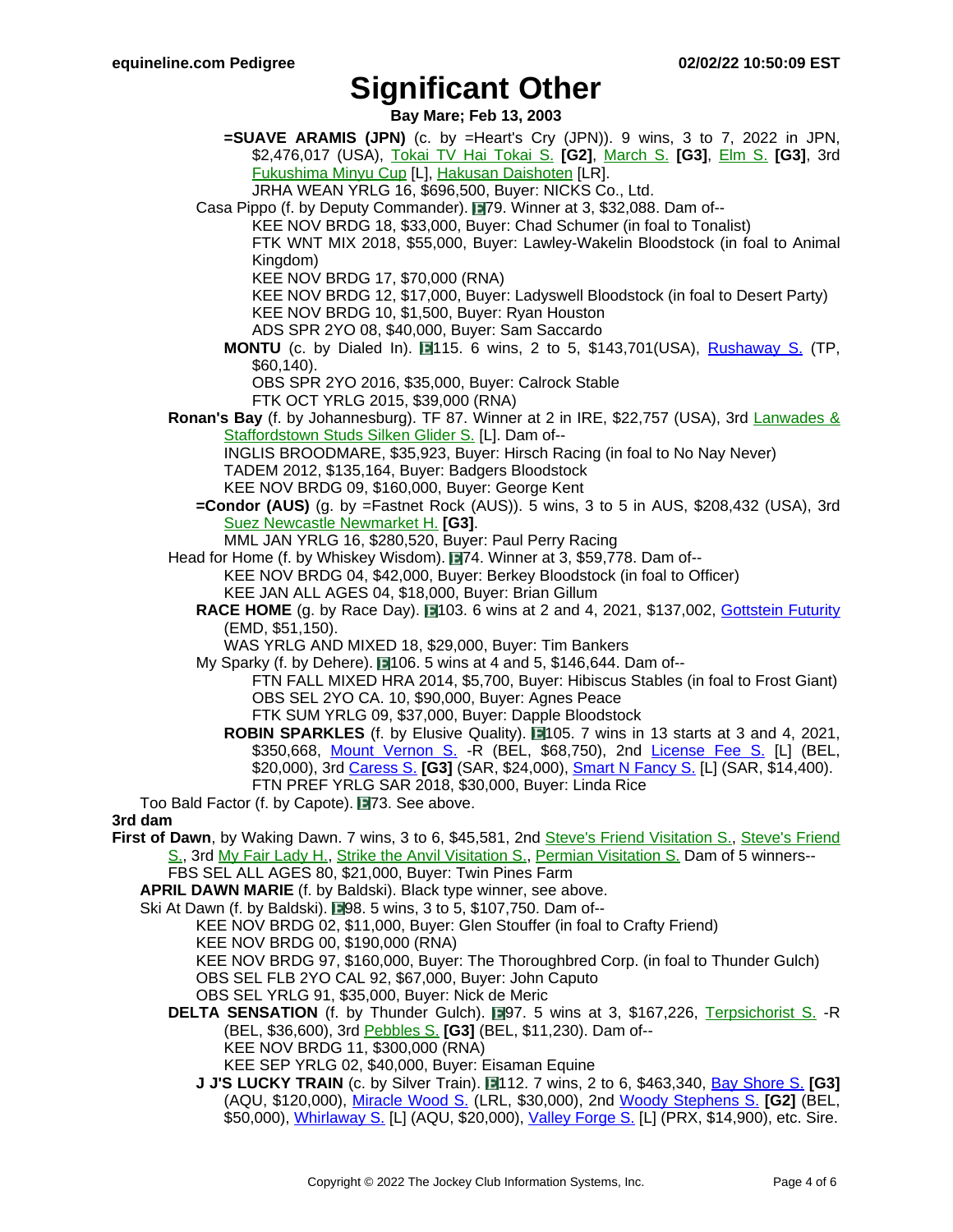**Bay Mare; Feb 13, 2003**

- FTI SPR 2YO 10, \$35,000, Buyer: Jeff Heslep
- **CAGEY DEE** (f. by General Royal). 172. 2 wins at 2, \$57,413(USA), Princess [Margaret](https://www.equineline.com/dotVideoChart.cfm?track=NP+&country=CAN&race_date=2006-08-05&refno=7164629®istry=T&race_name=Princess+Margaret+S.&race_number=8&day_evening=D&product_reference_number=40PA) S. (NP, \$31,500(CAN)). Producer.
- April Dance (f. by Sword Dance (IRE)).  $\blacksquare$ 93. 3 wins at 2 and 4, \$44,710.
- OBS OPEN YRLG 94, \$5,500, Buyer: William R. Hickman
- Bold Irish (c. by Irish Ruler). 12 wins, 2 to 7, \$44,587.
	- TEX SEL YRLG 82, \$26,000, Buyer: HANNA, BILLY
- Fairway At Dawn (c. by Fairway Phantom). 5 wins, 3 to 6, \$16,947.
	- MTS FALL MIX 87, \$2,000, Buyer: Laura Murz
	- OBS FALL YRLG 84, \$17,000, Buyer: Stanley Baresich
- American Dawn (f. by American Standard). 172. Placed at 2, \$4,030. Dam of--
	- **West Madisyn** (f. by Way West (FR)). **1987**. Winner at 3, \$177,412, 2nd N[atalma](https://www.equineline.com/dotVideoChart.cfm?track=WO+&country=CAN&race_date=2001-09-08&refno=5030396®istry=T&race_name=Natalma+S.&race_number=6&day_evening=D&product_reference_number=40PA) S. **[G3]**. Dam  $of--$ 
		- KEE NOV BRDG 08, \$23,000, Buyer: Jay Goodwin (in foal to Henny Hughes)
		- KEE NOV BRDG 06, \$77,000, Buyer: Peter Van Andel (in foal to Successful Appeal)
		- KEE NOV BRDG 04, \$190,000 (RNA)
		- OBS SPR 2YO 01, \$17,000, Buyer: Robert J. Wilson
		- OBS OPEN YRLG 00, \$9,500 (RNA)
		- Fleet Dawn (f. by Eugene's Third Son). 866. Winner at 2 and 3, \$96,298, 2nd Happy [Ticket](https://www.equineline.com/dotVideoChart.cfm?track=LAD&country=USA&race_date=2012-09-08&raceid=mp4:2012/1308/201209081848LDM11_1308.f4v&refno=8882598®istry=T&race_name=Happy+Ticket+S.&race_number=11&day_evening=D&product_reference_number=40PA) [S.](https://www.equineline.com/dotVideoChart.cfm?track=LAD&country=USA&race_date=2012-09-08&raceid=mp4:2012/1308/201209081848LDM11_1308.f4v&refno=8882598®istry=T&race_name=Happy+Ticket+S.&race_number=11&day_evening=D&product_reference_number=40PA) [L] (LAD, \$20,000), [Princess](https://www.equineline.com/dotVideoChart.cfm?track=LAD&country=USA&race_date=2012-06-23&raceid=mp4:2012/1308/201206231731LDM7_1308.f4v&refno=8882598®istry=T&race_name=Princess+S.&race_number=7&day_evening=D&product_reference_number=40PA) S. (LAD, \$10,000), 3rd Donnie Wilhite [Memorial](https://www.equineline.com/dotVideoChart.cfm?track=LAD&country=USA&race_date=2012-08-04&raceid=mp4:2012/1308/201208041625LDM5_1308.f4v&refno=8882598®istry=T&race_name=Donnie+Wilhite+Memorial+S.&race_number=5&day_evening=D&product_reference_number=40PA) S. (LAD, \$5,500).
			- LTB SUM OPN MIX 2011, \$700, Buyer: William B. Gilmore
	- **Dawn's Song** (f. by Unbridled Time). 196. 11 wins, 3 to 8, \$130,906, 2nd Clasico [Roberto](https://www.equineline.com/dotVideoChart.cfm?track=CMR&country=PR+&race_date=2012-08-26&refno=7834235®istry=T&race_name=Clasico+Roberto+Clemente&race_number=7&day_evening=D&product_reference_number=40PA) [Clemente](https://www.equineline.com/dotVideoChart.cfm?track=CMR&country=PR+&race_date=2012-08-26&refno=7834235®istry=T&race_name=Clasico+Roberto+Clemente&race_number=7&day_evening=D&product_reference_number=40PA) [L]. Dam of--
		- OBS FALL MIX 06, \$6,500, Buyer: Mike McDonald Agent
		- **PAPA CANDELO** (c. by Hockenheim). 194. 4 wins in 5 starts at 3, \$89,804, Clasico [Antonio](https://www.equineline.com/dotVideoChart.cfm?track=CMR&country=PR+&race_date=2019-08-18&refno=10111259®istry=T&race_name=Clasico+Antonio+Mongil+S.&race_number=8&day_evening=D&product_reference_number=40PA) [Mongil](https://www.equineline.com/dotVideoChart.cfm?track=CMR&country=PR+&race_date=2019-08-18&refno=10111259®istry=T&race_name=Clasico+Antonio+Mongil+S.&race_number=8&day_evening=D&product_reference_number=40PA) S. [LR], Clasico Antonio [Fernandez](https://www.equineline.com/dotVideoChart.cfm?track=CMR&country=PR+&race_date=2019-10-06&refno=10111259®istry=T&race_name=Clasico+Antonio+Fernandez+Castrillon+S.&race_number=8&day_evening=D&product_reference_number=40PA) Castrillon S. [LR].
- April Moment (f. by For The Moment). Unraced. Dam of--
	- OBS WNT MIX 94, \$9,000, Buyer: Rustlewood Farm (in foal to Unreal Zeal)
	- UNREAL MOMENT (c. by Unreal Zeal). 107. 12 wins, 2 to 6, \$199,546, Fiery [Special](https://www.equineline.com/dotVideoChart.cfm?track=CRC&country=USA&race_date=1997-10-13&refno=1430080®istry=T&race_name=Fiery+Special+H.&race_number=9&day_evening=D&product_reference_number=40PA) H. (CRC, \$18,525), 2nd [Birdonthewire](https://www.equineline.com/dotVideoChart.cfm?track=GP+&country=USA&race_date=1998-01-15&refno=1430080®istry=T&race_name=Birdonthewire+H.&race_number=9&day_evening=D&product_reference_number=40PA) H. -R (GP, \$9,468), 3rd Joseph M. [O'Farrell](https://www.equineline.com/dotVideoChart.cfm?track=HIA&country=USA&race_date=1997-05-04&refno=1430080®istry=T&race_name=Joseph+M.+O) S. -R (HIA, \$3,108).
	- **Quick and Dirty** (c. by Fortunate Prospect). **112. 9 wins, 2 to 6, \$150,297, 3rd Palmito [Ranch](https://www.equineline.com/dotVideoChart.cfm?track=HOU&country=USA&race_date=1994-06-18&refno=1301454®istry=T&race_name=Palmito+Ranch+S.&race_number=4&day_evening=D&product_reference_number=40PA)** [S.](https://www.equineline.com/dotVideoChart.cfm?track=HOU&country=USA&race_date=1994-06-18&refno=1301454®istry=T&race_name=Palmito+Ranch+S.&race_number=4&day_evening=D&product_reference_number=40PA) (HOU, \$2,750). Sire.
	- THT SEL YRLG 91, \$25,000, Buyer: Jim McGuire
	- April Invitation (f. by Formal Dinner). 174. Winner at 3, \$20,100. Dam of--
		- **MACH RIDE** (c. by Pentelicus). 118. 6 wins at 3 and 4, \$640,050, Smile [Sprint](https://www.equineline.com/dotVideoChart.cfm?track=CRC&country=USA&race_date=2007-07-07&raceid=mp4:2007/300/200707071817CRM12_300.f4v&refno=6885830®istry=T&race_name=Smile+Sprint+H.&race_number=12&day_evening=D&product_reference_number=40PA) H. **[G2]** (CRC, \$303,800), *[Champali](https://www.equineline.com/dotVideoChart.cfm?track=CRC&country=USA&race_date=2007-06-16&raceid=mp4:2007/300/200706161807CRM12_300.f4v&refno=6885830®istry=T&race_name=Champali+S.&race_number=12&day_evening=D&product_reference_number=40PA) S.* (CRC, \$32,000), *Valid [Video](https://www.equineline.com/dotVideoChart.cfm?track=CRC&country=USA&race_date=2006-06-18&refno=6885830®istry=T&race_name=Valid+Video+S.&race_number=10&day_evening=D&product_reference_number=40PA) S.* (CRC, \$29,000), 2nd [Carry](https://www.equineline.com/dotVideoChart.cfm?track=CRC&country=USA&race_date=2006-07-15&refno=6885830®istry=T&race_name=Carry+Back+S.&race_number=9&day_evening=D&product_reference_number=40PA) Back S. **[G2]** (CRC, \$60,000), Mr. [Prospector](https://www.equineline.com/dotVideoChart.cfm?track=GP+&country=USA&race_date=2008-01-05&raceid=mp4:2008/771/200801051553GPM7_771.f4v&refno=6885830®istry=T&race_name=Mr.+Prospector+H.&race_number=7&day_evening=D&product_reference_number=40PA) H. **[G3]** (GP, \$20,000), etc. Sire.
			- **BLUE PEPSI LODGE** (c. by Pioneering). 111. 13 wins, 2 to 6, \$368,175, Hilton [Garden](https://www.equineline.com/dotVideoChart.cfm?track=TAM&country=USA&race_date=2008-04-05&raceid=mp4:2008/400/200804051551TAM10_400.f4v&refno=6488882®istry=T&race_name=Hilton+Garden+Inn+Sprint+S.&race_number=10&day_evening=D&product_reference_number=40PA) Inn [Sprint](https://www.equineline.com/dotVideoChart.cfm?track=TAM&country=USA&race_date=2008-04-05&raceid=mp4:2008/400/200804051551TAM10_400.f4v&refno=6488882®istry=T&race_name=Hilton+Garden+Inn+Sprint+S.&race_number=10&day_evening=D&product_reference_number=40PA) S. -R (TAM, \$51,000), K[aiser](https://www.equineline.com/dotVideoChart.cfm?track=CRC&country=USA&race_date=2007-12-16&raceid=mp4:2007/771/200712161405CRM5_771.f4v&refno=6488882®istry=T&race_name=Kaiser+S.&race_number=5&day_evening=D&product_reference_number=40PA) S. (CRC, \$32,000), 2nd Hooting [Star](https://www.equineline.com/dotVideoChart.cfm?track=CRC&country=USA&race_date=2008-08-09&raceid=mp4:2008/1308/200808091339CRM3_1308.f4v&refno=6488882®istry=T&race_name=Hooting+Star+S.&race_number=3&day_evening=D&product_reference_number=40PA) S. (CRC, \$10,000), 3rd Jack [Dudley](https://www.equineline.com/dotVideoChart.cfm?track=CRC&country=USA&race_date=2007-11-10&raceid=mp4:2007/771/200711101501CRM7_771.f4v&refno=6488882®istry=T&race_name=Jack+Dudley+Sprint+H.&race_number=7&day_evening=D&product_reference_number=40PA) Sprint H. -R (CRC, \$16,500), [Ponche](https://www.equineline.com/dotVideoChart.cfm?track=CRC&country=USA&race_date=2008-06-14&raceid=mp4:2008/1308/200806142222CRM12_1308.f4v&refno=6488882®istry=T&race_name=Ponche+H.&race_number=12&day_evening=D&product_reference_number=40PA) H. (CRC, \$12,600), etc. Set ntr at Calder Race Course, 5 1/2 furlongs in 1:04.05. Sire.
			- Gold Invitation (f. by Golden Gear). 172. Placed at 3, \$10,010. Dam of--
				- KEE JAN ALL AGES 2021, \$4,000, Buyer: Case Erwin (in foal to Cross Traffic) KEE NOV BRDG 11, \$35,000, Buyer: Two Hearts Farm (in foal to Flatter) OBS WNT MIX 11, \$40,000, Buyer: Hunter Valley Farm (in foal to Congrats) OBS WNT MIX 09, \$25,000, Buyer: Beclawat Stable (in foal to Lawyer Ron) KEE NOV BRDG 08, \$32,000 (RNA)
				- OBS OPEN YRLG 05, \$7,000, Buyer: Santa Fe Thoroughbreds
				- **COUGARVILLE** (f. by Congrats). **188.** 2 wins in 2 starts at 2, \$39,024(USA), Bird of [Pay](https://www.equineline.com/dotVideoChart.cfm?track=NP+&country=CAN&race_date=2013-08-24&raceid=mp4:2013/1308/201308241801NDT7_1308.f4v&refno=9117579®istry=T&race_name=Bird+of+Pay+S.&race_number=7&day_evening=D&product_reference_number=40PA)  $S.$  (NP, \$30,000(CAN)).
					- KEE SEP YRLG 12, \$13,000, Buyer: Christy Whitman
					- KEE NOV BRDG 11, \$50,000 (RNA)
	- Swish (f. by Songandaprayer). 176. Placed in 2 starts at 2, \$6,800. Dam of--OBS FALL MIX 09, \$9,500 (RNA)
		- OBS SEL YRLG 04, \$42,000, Buyer: Devil Eleven Stable
		- Fabulous Frances (f. by Lion Heart). 87. Winner at 3, \$45,550. Dam of--